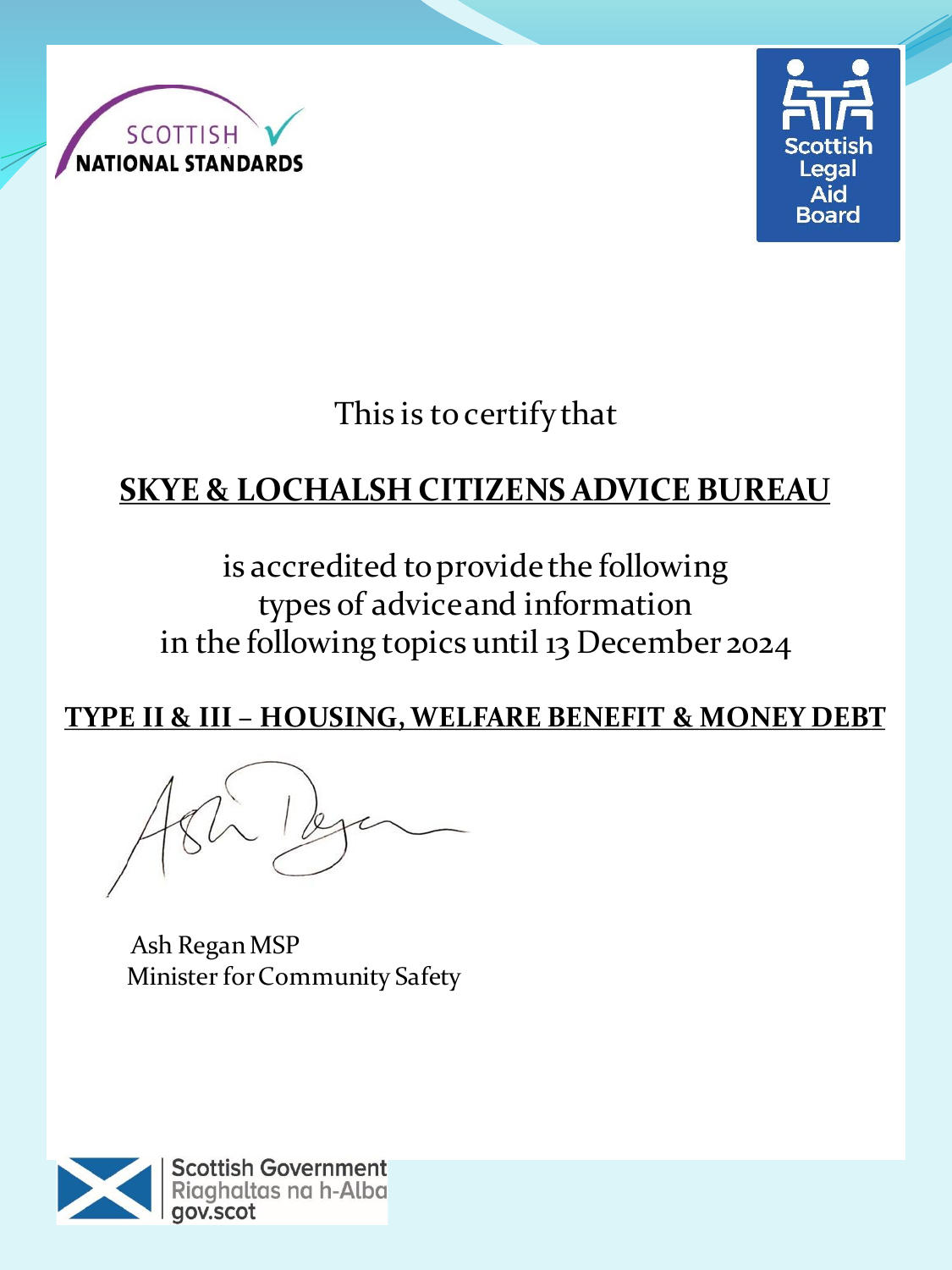# **COMPETENCY ACHIEVED**

# **2 Housing Specific Competences**

- 2.1 Rent Arrears Type III
- 2.2 Mortgages & Secured Loans Type III
- 2.3 Help with Rent and Council Tax Type III
- 2.4 Disrepair in Rented Housing Type III
- 2.5 Housing Options Type III
- 2.6 Discrimination in Housing Type III
- 2.7 Eviction Type III
- 2.8 Anti-Social Behaviour Type III
- 2.9 Harassment and Illegal Eviction– Type III
- 2.10 Homelessness Type III
- 2.11 Relationship Breakdown Type III
- 2.12 Rent: Private Sector Type III
- 2.13 Security of Tenure Type III
- 2.14 Statutory Tenancy Rights Type III
- 2.15 Repair and Improvement Grants Type III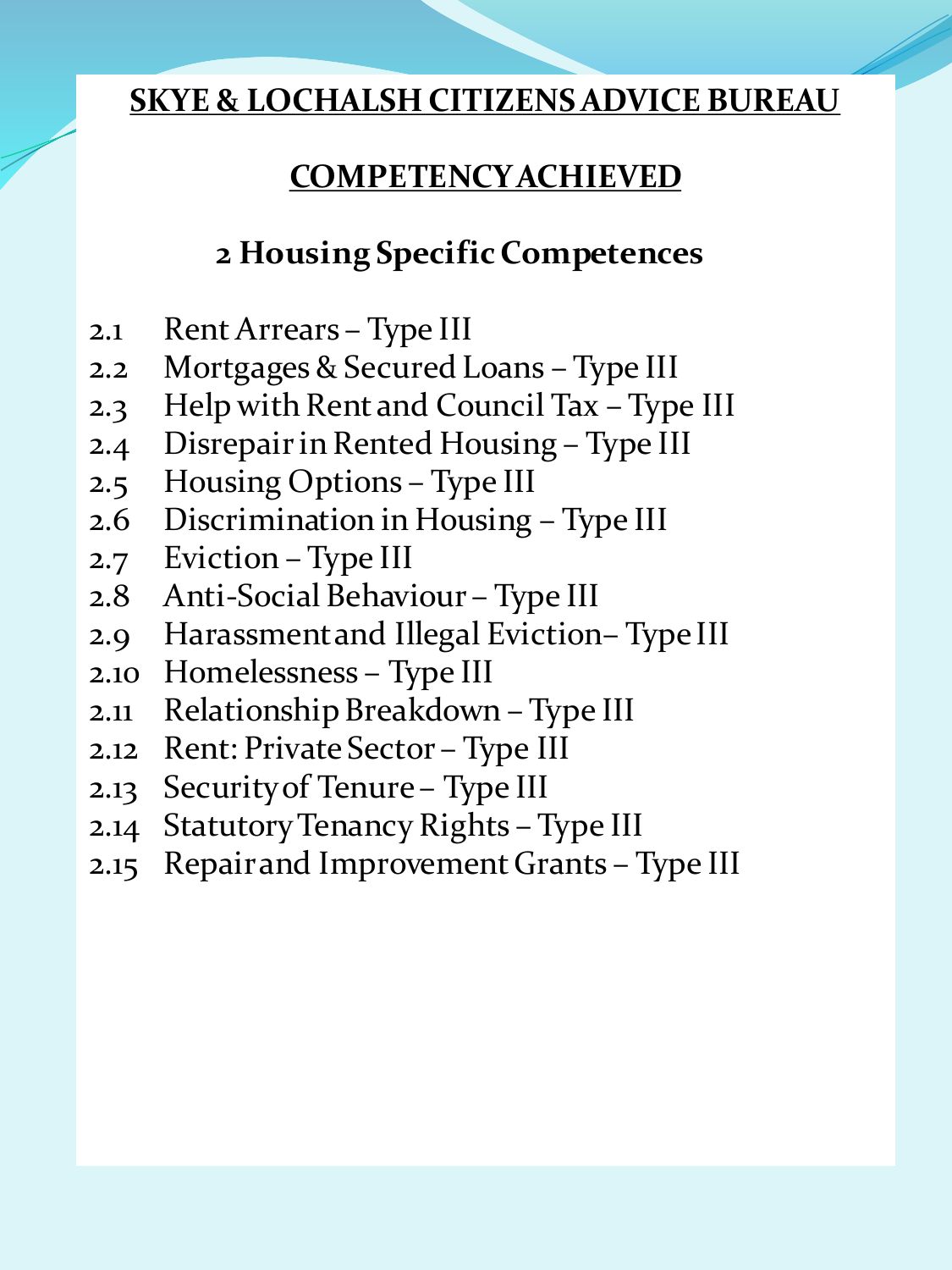#### **COMPETENCY ACHIEVED**

## **3 Money and Welfare Benefits Related Advice Competences – Foundation Knowledge**

- 3.1 Administrative Structure of the Benefits and Tax Credits Systems – Type III
- 3.2 National Insurance Scheme Type III
- 3.3 Claims & Backdating Type III
- 3.4 Decision-Making, Disputes and Appeals Type III
- 3.5 Benefit & Tax Credit Overpayments Type III
- 3.6 Assessment, Initial Decision-Making & Holding Activity in Debt Cases – Type III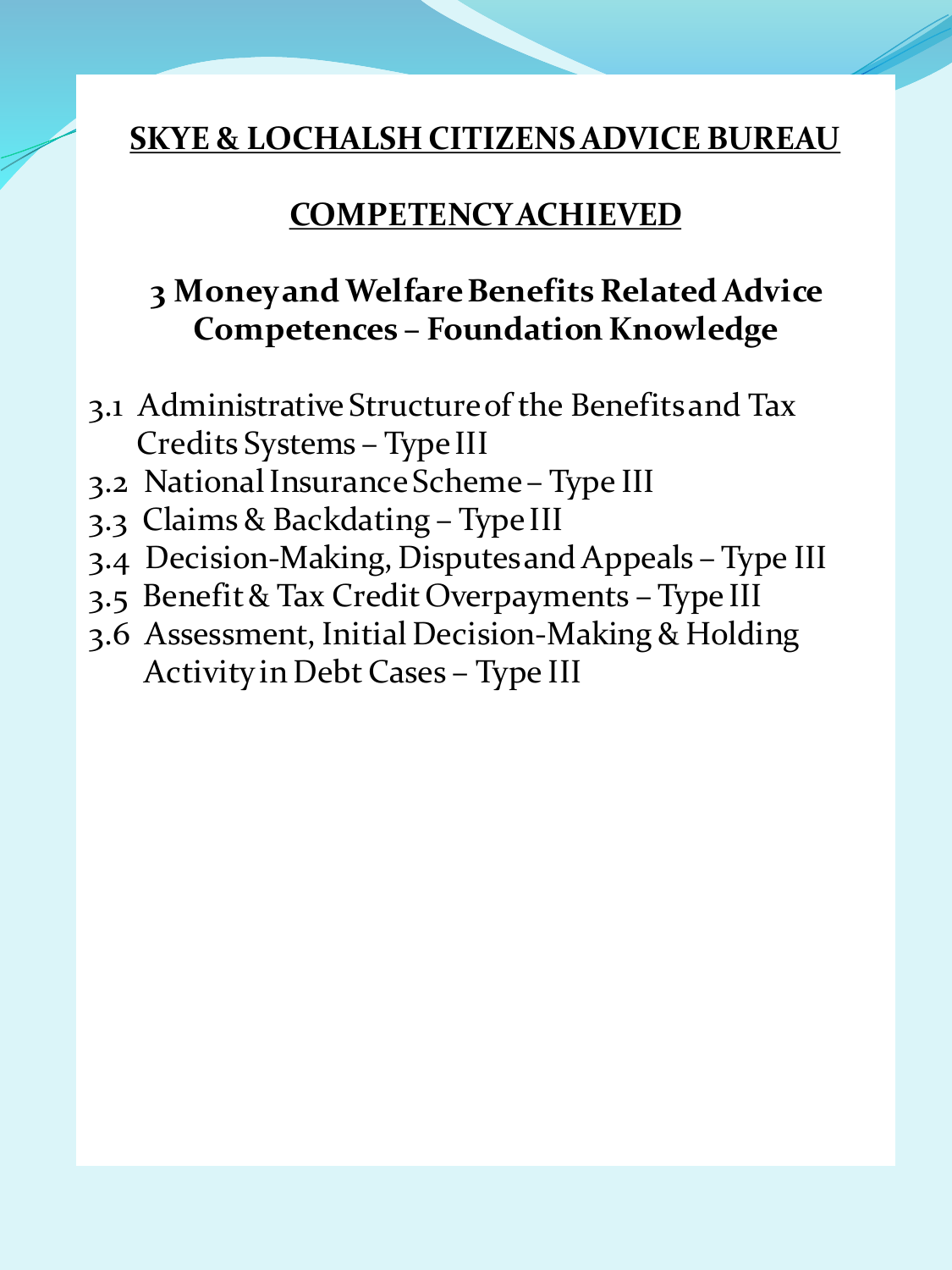#### **COMPETENCY ACHIEVED**

## **4 Money and Welfare Benefits Related Advice Competences – Specialist Areas**

- 4.1 Means-Tested Benefits Type III
- 4.2 Universal Credit 4.2 (a) Universal Credit– Type III 4.2 (b) Housing Element of Universal Credit, Housing Benefit and Council Tax Reduction – Type III
- 4.3 Tax Credits Type III
- 4.4 Social Fund, Scottish Welfare Fund, Best Start Grant and Funeral Support Payment – Type III
- 4.5 The Impact of Work on Benefits Type III
- 4.6 Benefits for Children Type III
- 4.7 State Pension Type III
- 4.8 Personal Independence Payment, Disability Living Allowance, Attendance Allowance & Scottish Disability Assistance – Type III
- 4.9 Benefits for People who have Limited Capability for Work – Type III
- 4.10 Benefits for Industrial Injury and Disease Type III
- 4.11 Benefits for Veterans Type III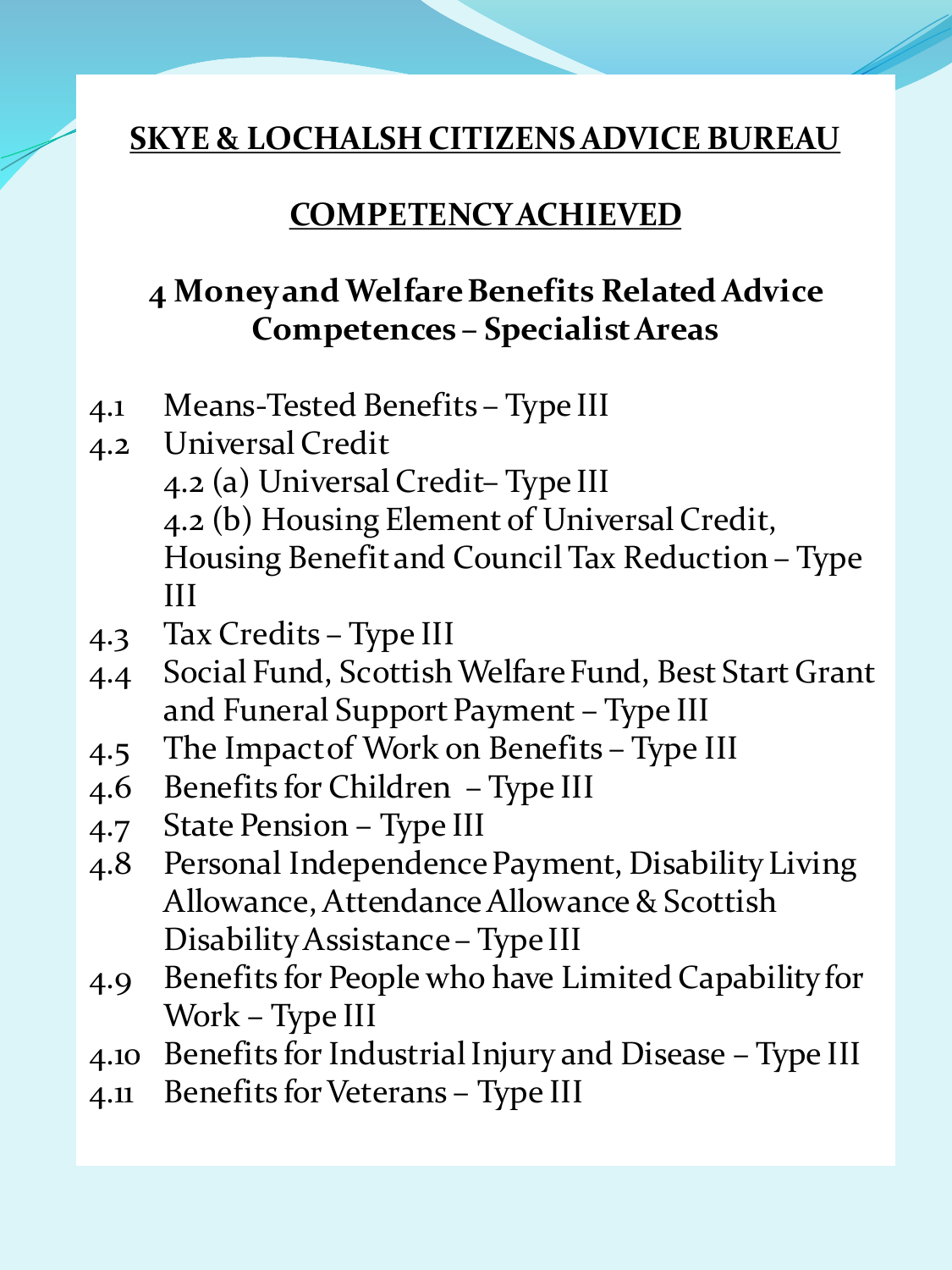#### **COMPETENCY ACHIEVED**

# **4 Money and Welfare Benefits Related Advice Competences – Specialist Areas Cont.**

- 4.12 Carers Allowance and Carer's Assistance Type III
- 4.13 Jobseeker's Allowance– Type III
- 4.14 Benefits for Maternity, Paternity and Adoption Type III
- 4.15 Bereavement Benefits Type III
- 4.16 Benefits for People in Public Care Type III
- 4.17 Benefits for Students Type III
- 4.18 Benefits for People from Abroad and People Subject to Immigration Control – Type III
- 4.19 Ancillary Benefits Type III
- 4.20 Financial Statements Type III
- 4.21 Liability for Debts, Extortionate Credit, Unfair Contract Terms, Unenforceable Debts, Creditor Malpractice, Codes of Practice, etc – Type III
- 4.22 Identifying & Agreeing Options in Debt Cases – Type III
- 4.23 Negotiating & Making Offers to Creditors– Type III
- 4.24 Diligence, Diligence Stoppers and Court Proceedings – Type III